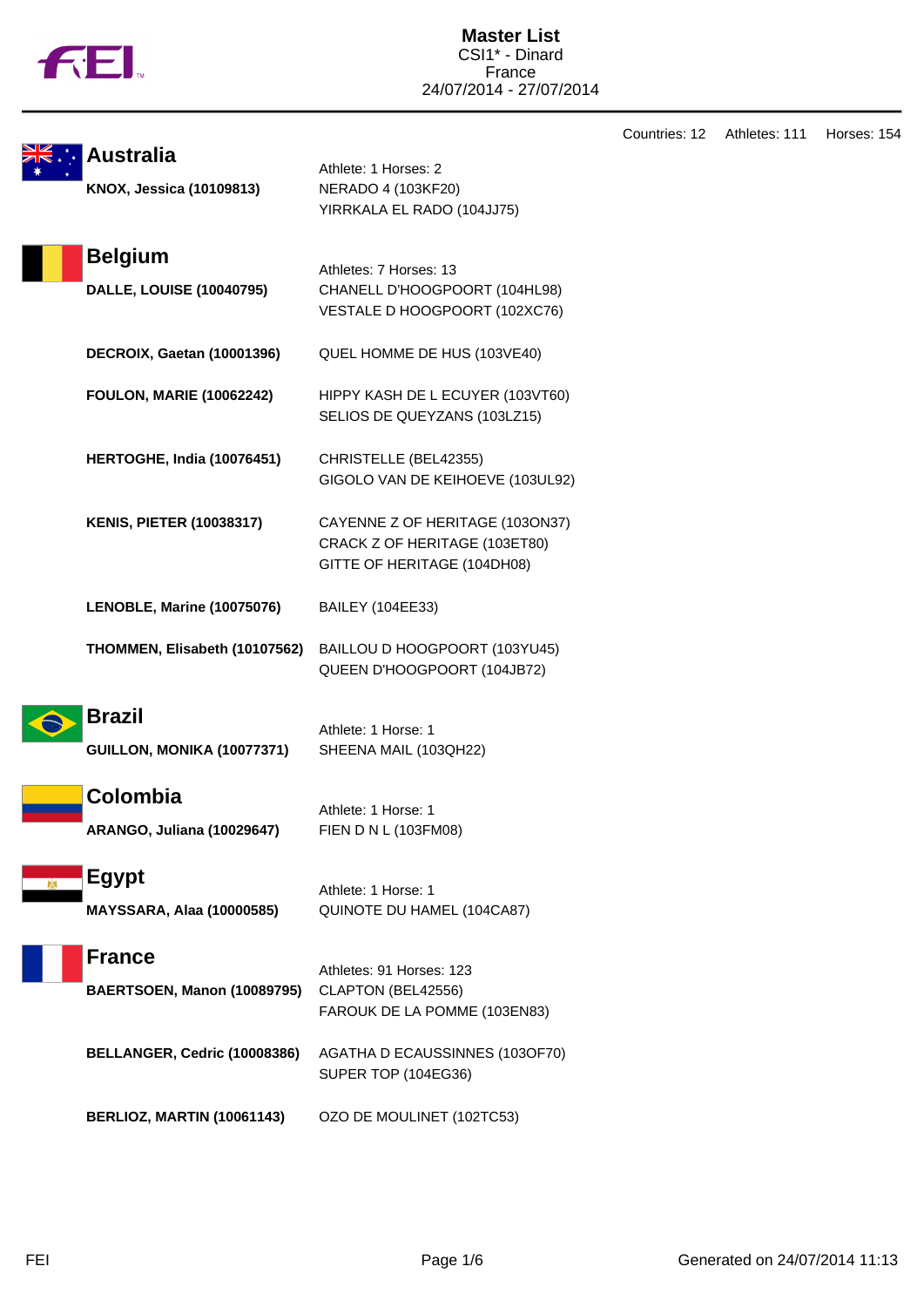

| BERTRAND, Felicie (10022456)             | ROMY ROSE (103TN73)<br>SAMBA ROYAL (103QH23)<br>SCHWEPZ DU TERTRE (104JO16)                                                   |
|------------------------------------------|-------------------------------------------------------------------------------------------------------------------------------|
| <b>BOIVIN, Jean Marie (10086195)</b>     | RHEA ROUGE (103PL68)                                                                                                          |
| <b>BOIZIAU, INES (10078679)</b>          | CALLAS DE KREISKER (104LW56)                                                                                                  |
| <b>BONNET, Jacques (10001675)</b>        | STRAVINSKY (103MK57)<br>ZAZOU (103ZA11)                                                                                       |
| <b>BOSSARD, Olivier (10019185)</b>       | PACHA D'ELLE (103AH25)<br>QUINOA DU LUOT (103EG89)                                                                            |
| BOUGUENNEC, Regis (10019521)             | SACREE DU ROUET (104DS22)                                                                                                     |
| <b>BOUHANA, LOUIS (10068796)</b>         | RHUM DE MELARY (103OW08)                                                                                                      |
| <b>BOURDOIS, Arnaud (10000781)</b>       | QUALINE DE LAUNAY (103YZ94)                                                                                                   |
| BRANGEON, Marine (10048082)              | QRISTAL DU ROZEL (104LM92)                                                                                                    |
| <b>BREANT, ANTOINE GUY</b><br>(10060410) | ORACE D'HERMESNIL (FRA46518)                                                                                                  |
| <b>BURT, FERGUSON (10055981)</b>         | TOSCANE DE LAUNAY (104GN39)                                                                                                   |
| CASTEL, VANESSA (10037266)               | ROXANE DU TEMPLE (103ZU91)                                                                                                    |
| CHARON, GOULVEN (10039471)               | SHURIKEN DE LA BAUCHE (103WB99)                                                                                               |
|                                          | CHARREAU, PAULINE (10074484) QUABRI DE VESQUERIE (102WD59)<br>SNOWTIME DU LYS (103VD39)                                       |
|                                          | CHURLAUD, Alexandra (10019809) GAZELLE VH MARESSAHOF (103SA13)                                                                |
| <b>CIMOLAI, Pierre (10019523)</b>        | TALENT CARNEVILLE (104IZ45)                                                                                                   |
| <b>COROLLER, Laure (10017122)</b>        | JOUVENCE DU ROZEL (FRA13443)                                                                                                  |
|                                          | COUENNE, FREDERIC (10071000) NAVARRO DES LANDES (103AH97)<br>RHUMCOCO DE PLEYBEN (103PE54)<br>TENZOR DE KERASSIGNOL (104KF14) |
| COURPIED, Antoine (10015605)             | SOLEIL LEVANT (103RD60)                                                                                                       |
|                                          | COURTADE, Charlotte (10009755) ANCILLA DE SOLEIL JR (103TH88)<br>LORO PIANA CARTELLA (102VT97)                                |
| COUTURIER, Come (10086780)               | STARLETTE LOVER (103ZN58)                                                                                                     |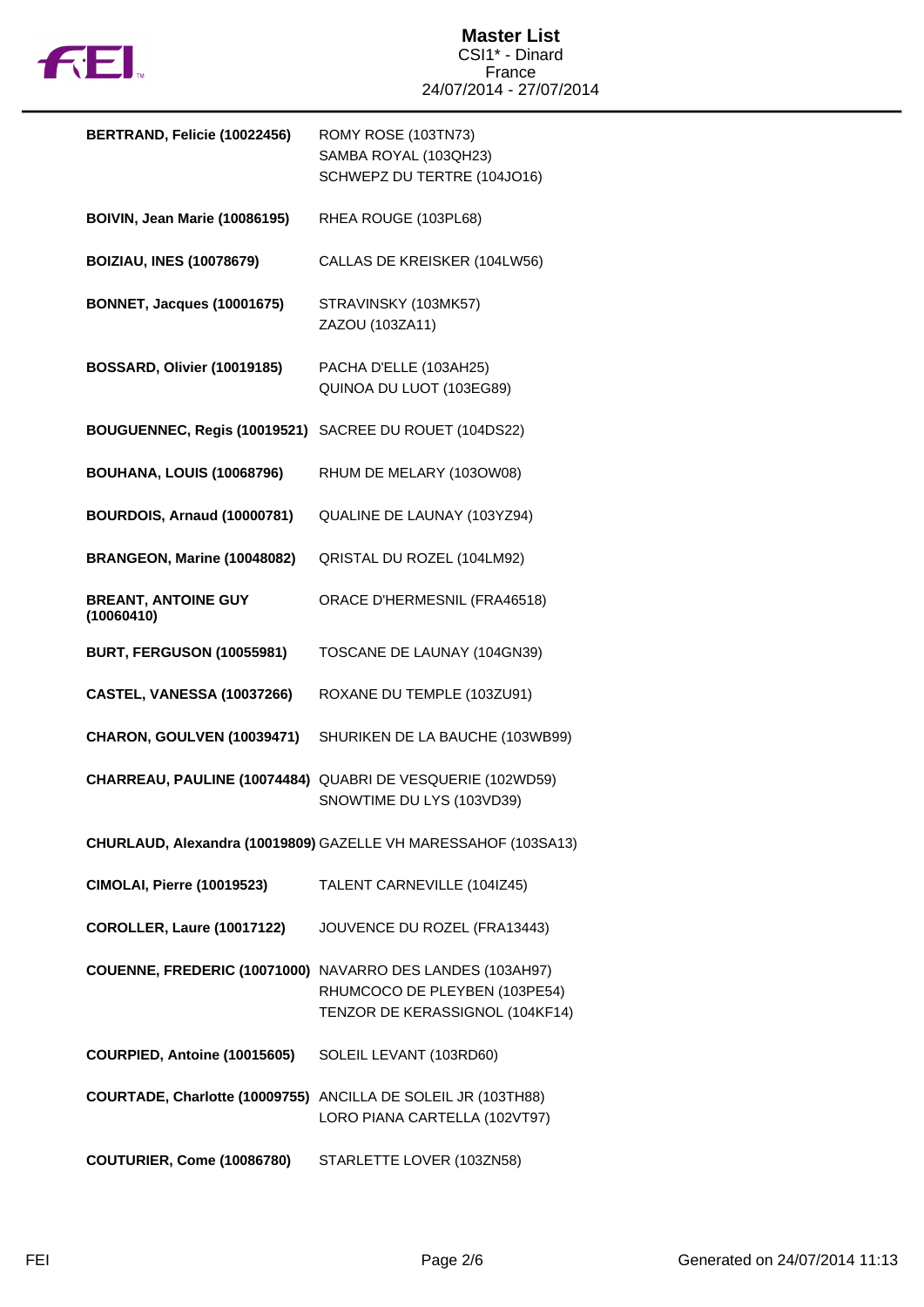

## **Master List** CSI1\* - Dinard France 24/07/2014 - 27/07/2014

| DE MOUSTIER, LAETITIA<br>(10031736)                   | AMADEUS DE LACAMORKUS (103MZ12)                                         |
|-------------------------------------------------------|-------------------------------------------------------------------------|
| <b>DE PONNAT, AMY (10070147)</b>                      | TWIC GIN DE ROMBIES (103VM74)                                           |
| DELOUIS, Sandra (10002730)                            | STELLAN (104KY41)                                                       |
| DEPAGNE, Alexandre (10022709)                         | STYLE DE ST MARTIN (103RX04)<br>SUZON DU RIO (104DG50)                  |
| DOERR, Gilbert (10001455)                             | PYRRHUS DU CERS (102RA75)                                               |
| DOUVILLE, Franck (10022735)                           | <b>AQUILA (103GZ41)</b><br>CARAIBE (103MX11)<br>PASION D AUGE (102MA29) |
| DUBOIS, MAXENCE (10078805)                            | PARADIS DE LAUNAY (102RU17)                                             |
| DUCLOS, Stephane (10101489)                           | QUOCHIZ (104CY76)                                                       |
| DUFLOCQ, ANTOINE (10036719)                           | HERR SANDRO PB (104HI45)<br>NOUBA DE LA BOTTE (FRA45090)                |
| DUFOUR, Stéphane (10002857)                           | TAM D'ELTAM (104JK76)                                                   |
| <b>DUQUESNE, SIMON (10061235)</b>                     | SOFIA DU LYS (103YO62)                                                  |
| DUQUESNOY, Adrien (10096054)                          | SIERRA DE FAVI (103XX80)                                                |
| DUROSIER, MATHIEU (10069013)                          | HERACLES VAN'T HEUVELLAND (104CM18)<br>THELLO DE GRUSE (104MA21)        |
| DUVAL, Nicolas (10099605)                             | RICNETTE DU GARUN (104BB28)                                             |
| <b>EMEREAU, Alize (10047801)</b>                      | NOBEL DE LA LOGE (FRA45294)<br>RECORD D'OREAL (103UO54)                 |
| FERCHAL, EMILIEN (10055853)                           | LEGENDE DE VIMA (103AL36)                                               |
| GACHIGNARD, Jerome (10001739) GREAT MIRACLE (104AA02) | TOPSTAR DU THOUET (104IX98)                                             |
| <b>GAILLOT, Yannick (10009063)</b>                    | NEOFITO DE TUS (102MH38)                                                |
| <b>GEROUT, Morgane (10026409)</b>                     | POT D'AMOUR (102ST96)                                                   |
| GLOAGUEN, Patrick (10106857)                          | QUERIBUS L'ENCHANTE (104IM66)<br>ROSITA DU GRAND BOIS (103ZY35)         |
| <b>GODARD, VIRGINIE (10059433)</b>                    | CANDRIO (102WC48)                                                       |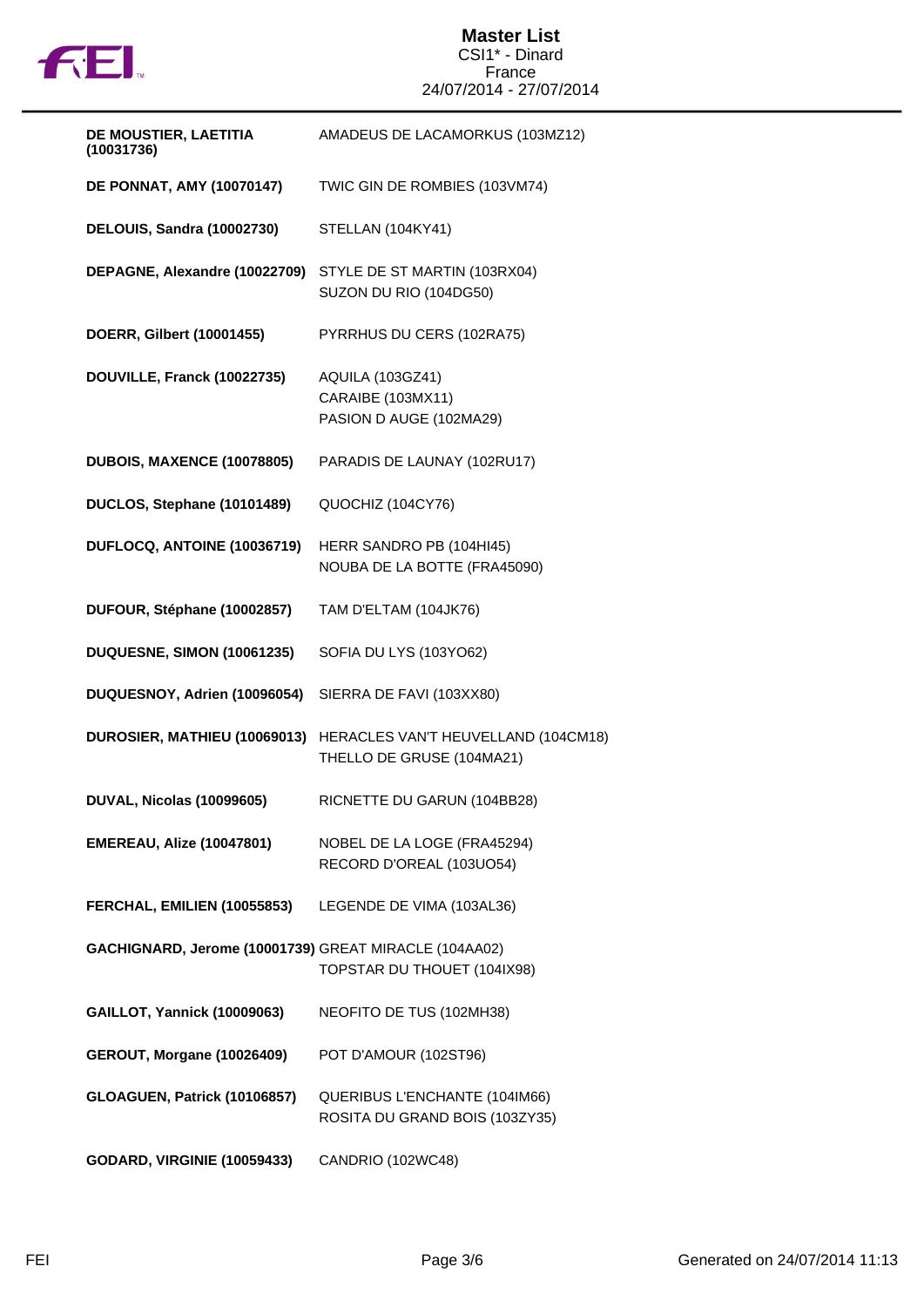

**GRANGIER, Christophe (10000987)**ROUGE DE RAVEL (103CE16)

| <b>GUILLOT, Alix (10008835)</b>                         | PERLE DE LANDETTE (POR40471)                                                               |
|---------------------------------------------------------|--------------------------------------------------------------------------------------------|
| HECART, ADELINE (10057028)                              | SOQUETTE DE LA ROQUE (103MD05)<br>TRUFFE DE LA ROQUE (103VO28)                             |
| <b>JOULIA, ELODIE (10059219)</b>                        | CASSINI GIRL (103JO60)                                                                     |
| <b>JOULIA, Emilie (10001207)</b>                        | QADRILLE DE COEURJOYE (104LF64)<br>ROMEO DU MONT (103XM30)                                 |
| LACOUR, THIERRY (10029711)                              | RANGOON D'AMAURY (104JM23)                                                                 |
| LAGOUBIE, Axelle (10046380)                             | RUBELIA (103II79)                                                                          |
| LARNICOL, Frederic (10001378)                           | NEXT TIME DE MESCAM (103GD60)                                                              |
| <b>LE BIHAN, Kevin (10105019)</b>                       | SURCOUF DE MESCAM (103PB37)                                                                |
| LE DIBERDER, Axel (10032552)                            | REINE MARGOT PONDI (103LX82)                                                               |
| LE ROY, Jeremy (10008240)                               | RAMONA ROBINZ (103PL43)<br>USKY DES ISLOTS (104JL34)                                       |
| LE VOT, Arthur (10067285)                               | UNIQUE D'ELBE (103AG74)                                                                    |
| <b>LE VOT, Laurent (10001990)</b>                       | RAMSES D'AMON (103ZQ25)                                                                    |
| LECHANTOUX, ALAIN (10034614) QUALIDA MINOTAIS (104EJ77) |                                                                                            |
| LONGY, Mathilde (10074059)                              | QUATUOR DE BEAUVOIR (103FK64)<br>SOUVENIR DU CLOCHET (103NZ19)<br>TANUCCI DU TER (104FB92) |
| <b>MACQ, Justine (10084561)</b>                         | QUABRIOLE DAVIER (104LG26)                                                                 |
| <b>MARC, THEOPHILE (10079392)</b>                       | QUERRUBINA (103XR74)                                                                       |
| <b>MARIE, GAELLE (10060221)</b>                         | OLYMPE DU CROISY (102TA58)                                                                 |
| MARION, AMANDINE (10046984)                             | TAFFETAS DE SOIE (104KZ12)<br>U ADERMIE (NED41441)                                         |
| MARTEL, Alexandra (10071100)                            | CSARYA DE FUYSSIEUX (102YH69)                                                              |
| <b>MILLE, Carole (10023048)</b>                         | NINTO DE BEAUFOUR (FRA46896)<br>QUO VADIS DE BEAUFOUR (104LU44)                            |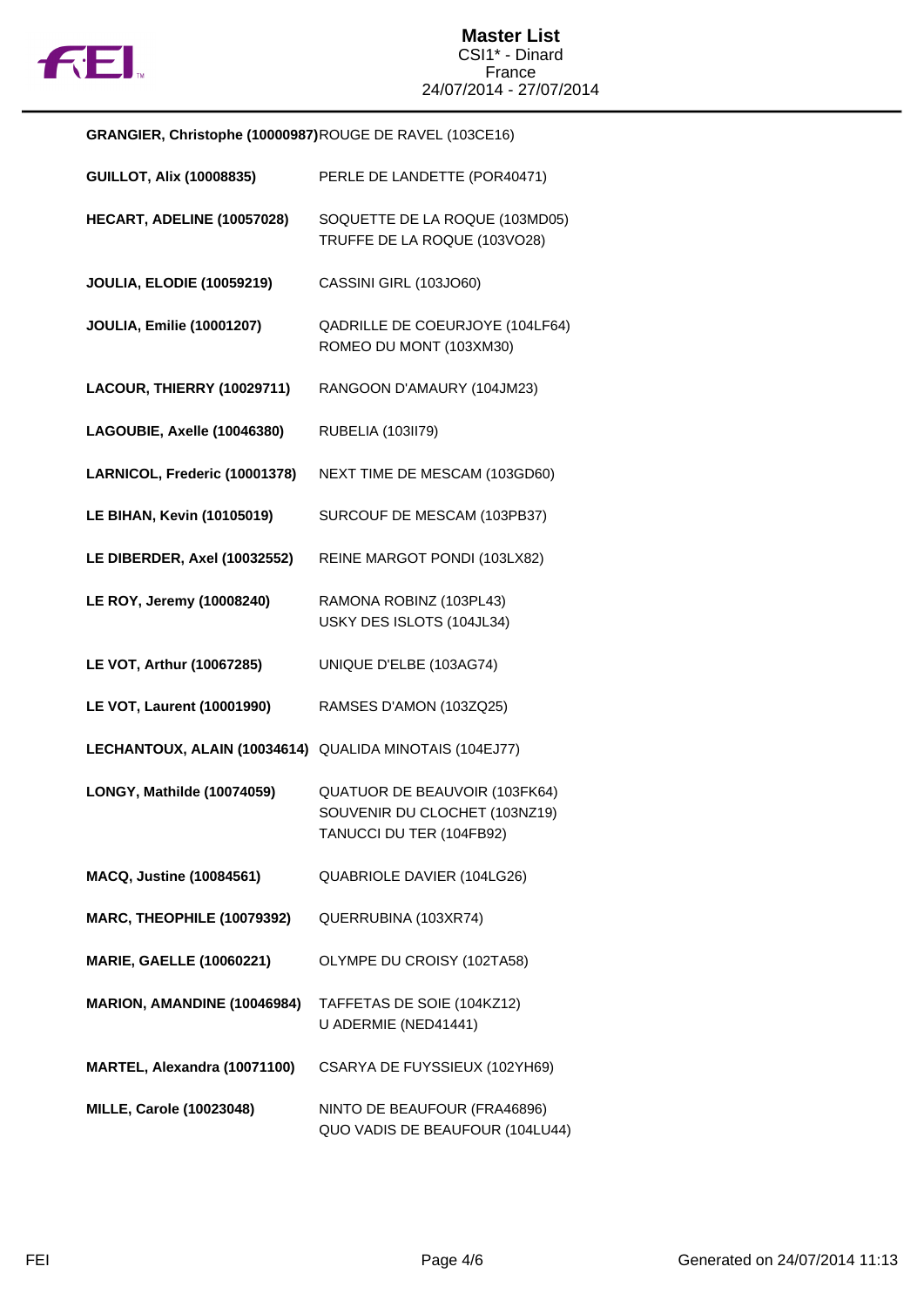

| <b>MINGEONNET, FLORIANE</b><br>(10057055) | RAINMAN (103EC43)                                              |
|-------------------------------------------|----------------------------------------------------------------|
| MONTFORT, Roman (10060424)                | SOCORRO DEL DIABLO (103OR87)                                   |
| <b>MOUTET, Florian (10084711)</b>         | <b>WAIKIKI K (103NO70)</b>                                     |
| <b>NAMIETA, Hervé (10025335)</b>          | LITAVICOS DES PEUX (FRA40232)<br>PHIGALI DE LAUTURE (104JR40)  |
| PAULI, LAETITIA (10069304)                | QUINESS DU MEZEL (102ZK56)                                     |
| <b>PEREZ, Delphine (10008400)</b>         | REINETTE DU GUE (103DB10)                                      |
| <b>PETAT, Pauline (10096627)</b>          | REESLING DES GENETS (103YL98)<br>SIENA DE LA TOUQUE (104EI50)  |
| <b>POUSSIER, Nina (10067777)</b>          | PINK BATILLY (103BO27)                                         |
| RABILLARD, Nicolas (10099479)             | QUENELLE DE KERGANE (103IE67)                                  |
| REVEL, Veronique (10023271)               | CALETTA 77 (102SS51)                                           |
| <b>REY, CYRIL (10046105)</b>              | ROCK'IN'BLUES (103XO69)                                        |
| <b>RIVAL, Gregoire (10083805)</b>         | QUILANE DE LAUNAY (103FN30)<br>SKENZO DE LOJOU (103YI90)       |
| RONDOUX, Jean Francois<br>(10009677)      | AMSTERDAM (103FL51)                                            |
|                                           | PINUP D'YSIEUX (103UJ67)                                       |
| ROUSSEAU, Thomas (10008403)               | CHAPTER ONE (103JL02)                                          |
| RUYAULT, Damien (10081199)                | PHAROS AUBOURGERE (103TN93)                                    |
|                                           | SCHEFFER, Alexandre (10100630) TALION DES MERVEILLES (104DH44) |
| SELS, Pierre Antoine (10083312)           | GOLDIKA ROYALE (103NL22)                                       |
| <b>SOULIER, Anouk (10003661)</b>          | ODYSSEE DU SAILLAN (FRA45038)<br>REVEUSE DUCAS (104IX67)       |
| SOULIER, Mathilde (10081173)              | PRINCESSE DU FRUITIER (102QS32)<br>RIOLISCO (103II77)          |
| TANNEAU, Dominique (10001136)             | REGATE BARBOITIERE (103GE60)<br>SAMSARA DE KREISKER (103XV67)  |
| TERNON, THIBAULT (10059227)               | PACO TAME (103HM69)                                            |